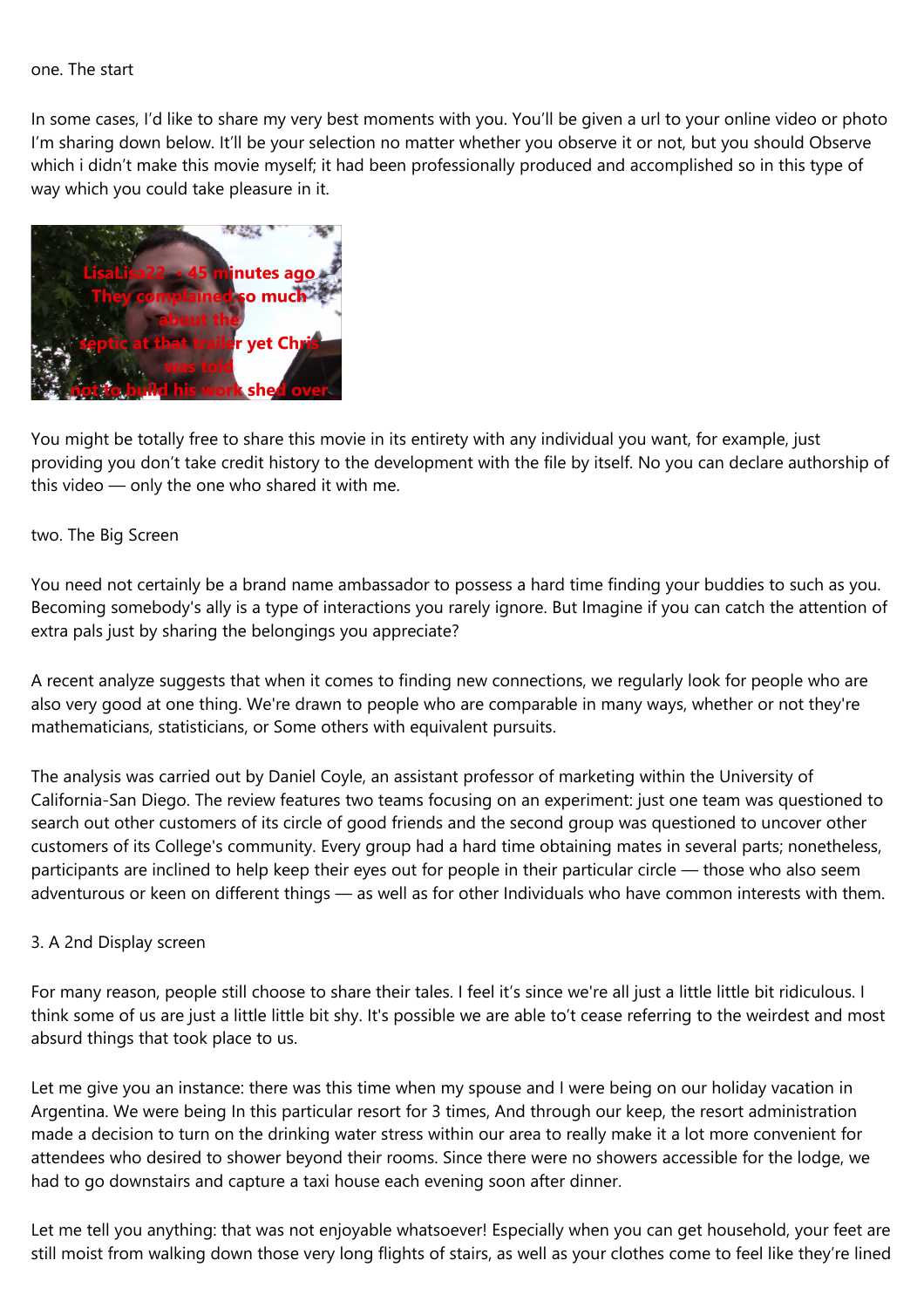with sand (which is most likely true as they are!).

This kind of factor happens even when it's not inconvenient or uncomfortable for those who would in fact wish to shower in their own individual rooms, but just want some corporation though they do it. But getting alone with yourself is special! So why does All people require company?

The answer is the fact that we have an innate have to have for connection, whether or not we don't confess it however . After i was a child my mom would normally convey to me that one of the greatest parts about getting born is sharing every thing with others . She was trying to inform me some thing critical: sharing is a lot better than not sharing .

So why would everyone decide on not to share? Simply because you aren't pleased with what you've? That doesn't make any sense in the least . It also doesn't sound right after you examine matters from An additional point of view: Seem what comes about whenever we share our greatest moments with strangers! At the very least they determine what you like and respect! This proves that sharing makes us happy – but how can that be so? If sharing can make us delighted then why am I disappointed? Why do persons get so upset by these predicaments?

After we test to explain this stuff, folks generally say 'I don't know how Every person else can be delighted when I am miserable ' or 'I don't know very well what goes through your mind as your Good friend lets you know these stories ' or 'It appears Unusual that someone shared

four. The 3rd <https://www.sendbig.com> Display screen

We happen to be sharing our best moments along with you For many years. We understood which the way to make it happen was to create a System where all of us could share our best moments.

It's about sharing the "best" instant of your daily life. It's about making a place for men and women to share their most effective instant, which isn't about telling Other people how superior it really is, but instead attempting to deliver some space for them to document and bear in mind their own individual very best moment.

To that finish, We've got developed a 3rd display screen software termed "Share Your Best Moment" that helps buyers find pals and make new connections by enabling them to share moments with Other individuals on the platform.

We want to Enable persons share their ideal moments since we believe that everyone really should manage to working experience these types of moments in a safe ecosystem. We want to make it a lot easier for men and women worldwide, who don't are in Ukraine or Russia, in which gatherings like this kind of point come about very rarely, so they can practical experience these times with their relatives and buddies members from all across the globe. In this way, we hope Share Your Best Second will turn out to be a vital part of the social cloth of our Local community when providing a possibility for folks around the world who will't find the money for the high fees of traveling overseas or utilizing high-priced companies like YouTube or Fb Are living to come back together and begin sharing their particular personalized experiences on line , which may with any luck , encourage Other individuals all over them into generating These types of encounters at the same time . We imagine that everybody really should be capable to feel superior whenever they get together and share one thing Particular with their loved ones along with being able to check out Other folks reach these an function , though also experience superior at obtaining helped rebuild Ukraine soon after its current civil war .

## five. The longer term?

Share your best times, if you would like demonstrate them to your buddies. If you want to show them to the globe, it's a unique Tale. You may have designed one thing gorgeous out of nothing. But if you wish to share it, you would like to ensure that Everything you've shared is of price.